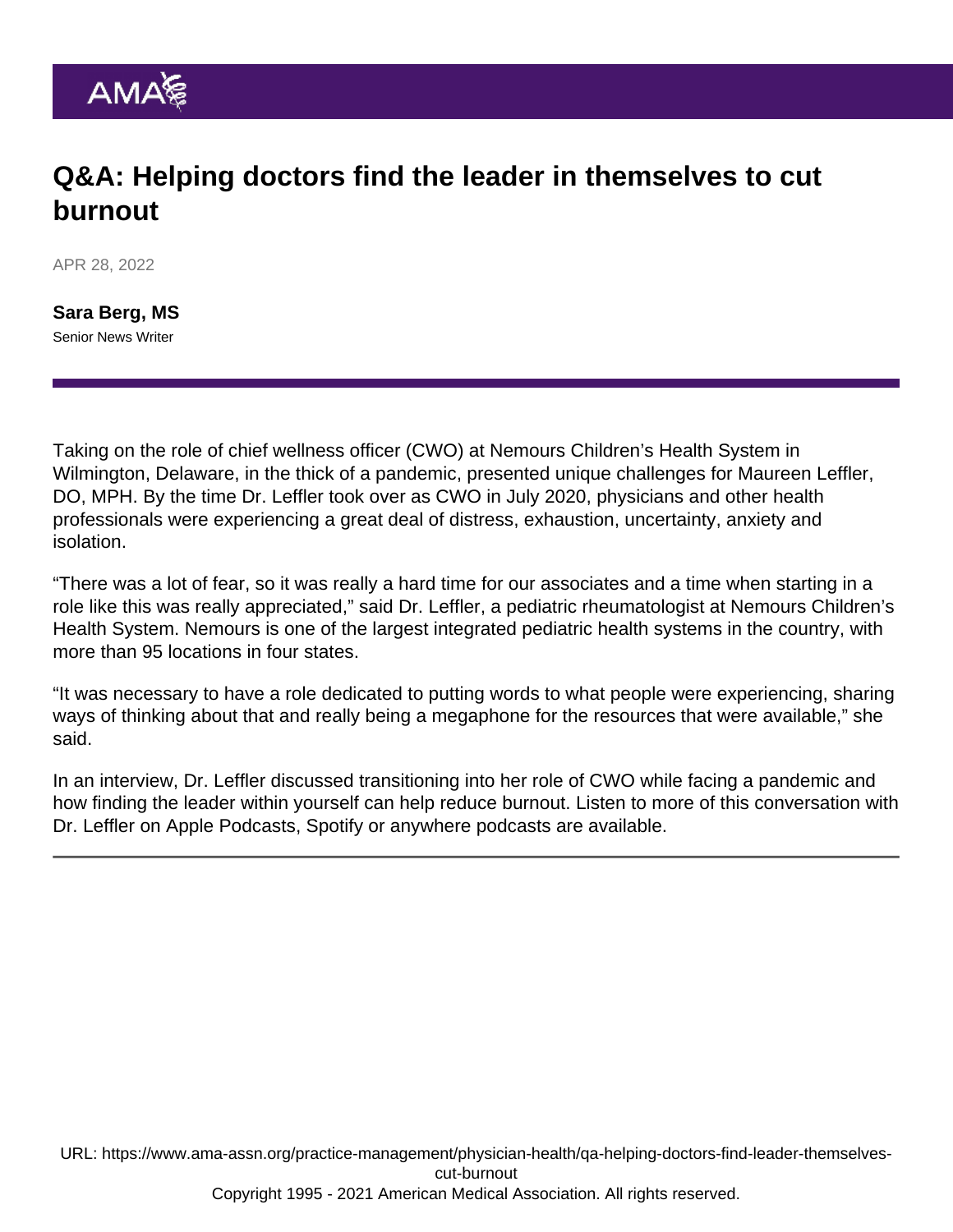URL: [https://www.ama-assn.org/practice-management/physician-health/qa-helping-doctors-find-leader-themselves](https://www.ama-assn.org/practice-management/physician-health/qa-helping-doctors-find-leader-themselves-cut-burnout)[cut-burnout](https://www.ama-assn.org/practice-management/physician-health/qa-helping-doctors-find-leader-themselves-cut-burnout) Copyright 1995 - 2021 American Medical Association. All rights reserved.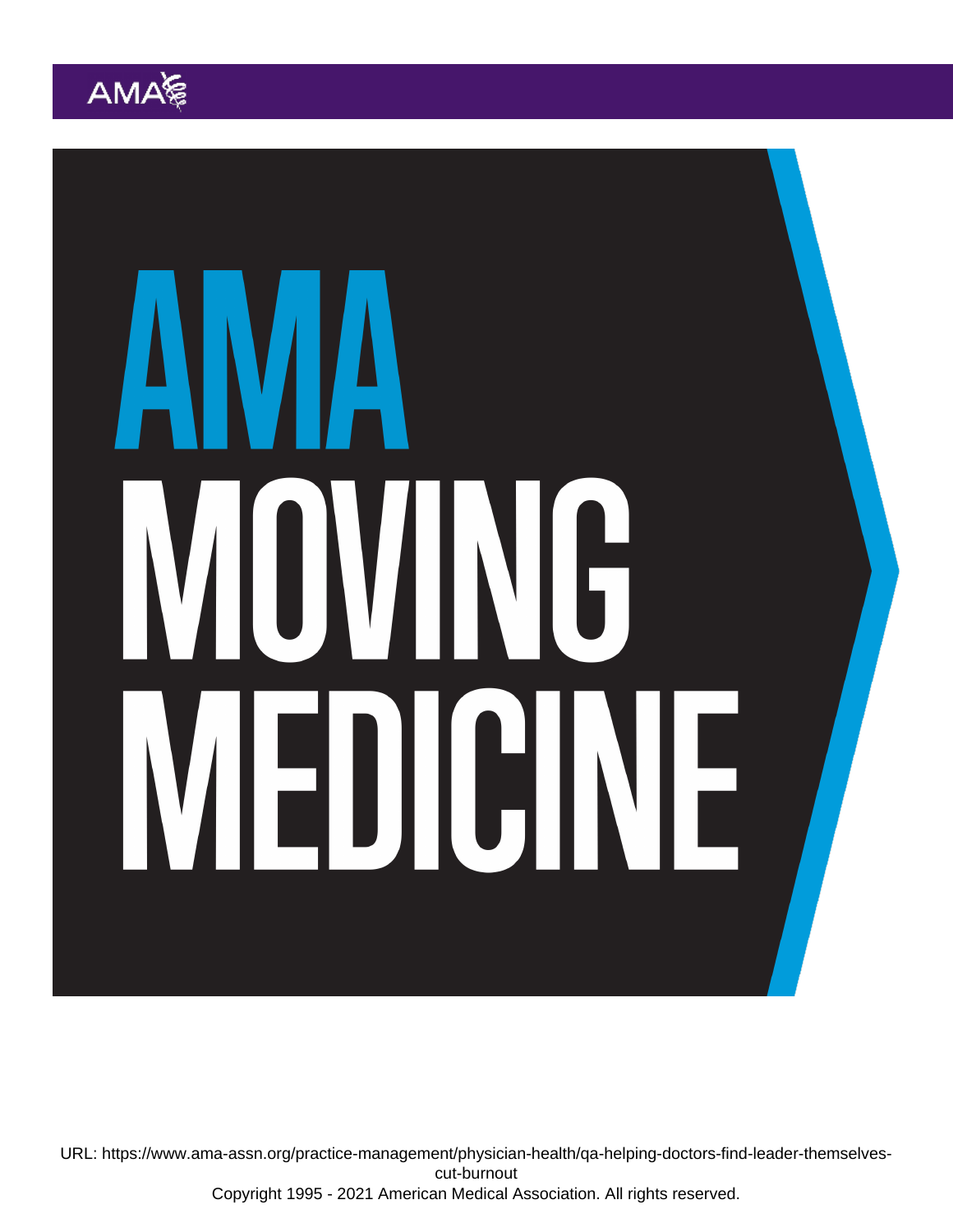AMA Moving Medicine

Maureen Leffler, DO, MPH, on nurturing leadership skills to change systems

Apr 27, 2022

**Listen on Simplecast** 

AMA: What was behind Nemours' decision to create the CWO role?

Dr. Leffler: Nemours has a physician leadership development program that they had been running annually. And there were two groups that went through that who focused their efforts on a capstone project around physician burnout and well-being. The work product that those two capstone groups came up with was a proposal for well-being programming at Nemours. That included creating and funding a chief wellness officer position.

The climate when I applied for this position was one of financial instability. At that time, we were making some really hard decisions as an organization about some roles. The executive team remained committed to keeping this position open and funded and continuing to look to hire someone into it, because the organization really felt that, more than ever, having a dedicated role for associate well-being was critically important.

AMA: How do shifts in the C-suite, such as creating the CWO role, help an organization?

Dr. Leffler: H aving C-suite representation of each aspect of our quadruple aim brings a clarity of that perspective to major decision-making functions. Although I really do think that at our institution, our leaders are all oriented towards improving quality, safety, financial stewardship, patient experience and associate experience, having someone dedicated to that in the seat just reinforces that those perspectives are considered in all that we do.

AMA: Why is the culture of leadership so important for well-being?

Dr. Leffler: Everything impacts well-being. And well-being is wrapped up into everything. So, when I think about leadership culture and its potential impact on our associates, there's so many pieces of that. If we have a leadership culture that truly creates a just culture, that improves well-being. And if we have a leadership culture that is truly meaningfully committed to inclusion and equity, we have a well culture. If we have a leadership culture that is committed to creating psychological safety, we have a well culture.

URL: [https://www.ama-assn.org/practice-management/physician-health/qa-helping-doctors-find-leader-themselves](https://www.ama-assn.org/practice-management/physician-health/qa-helping-doctors-find-leader-themselves-cut-burnout)[cut-burnout](https://www.ama-assn.org/practice-management/physician-health/qa-helping-doctors-find-leader-themselves-cut-burnout)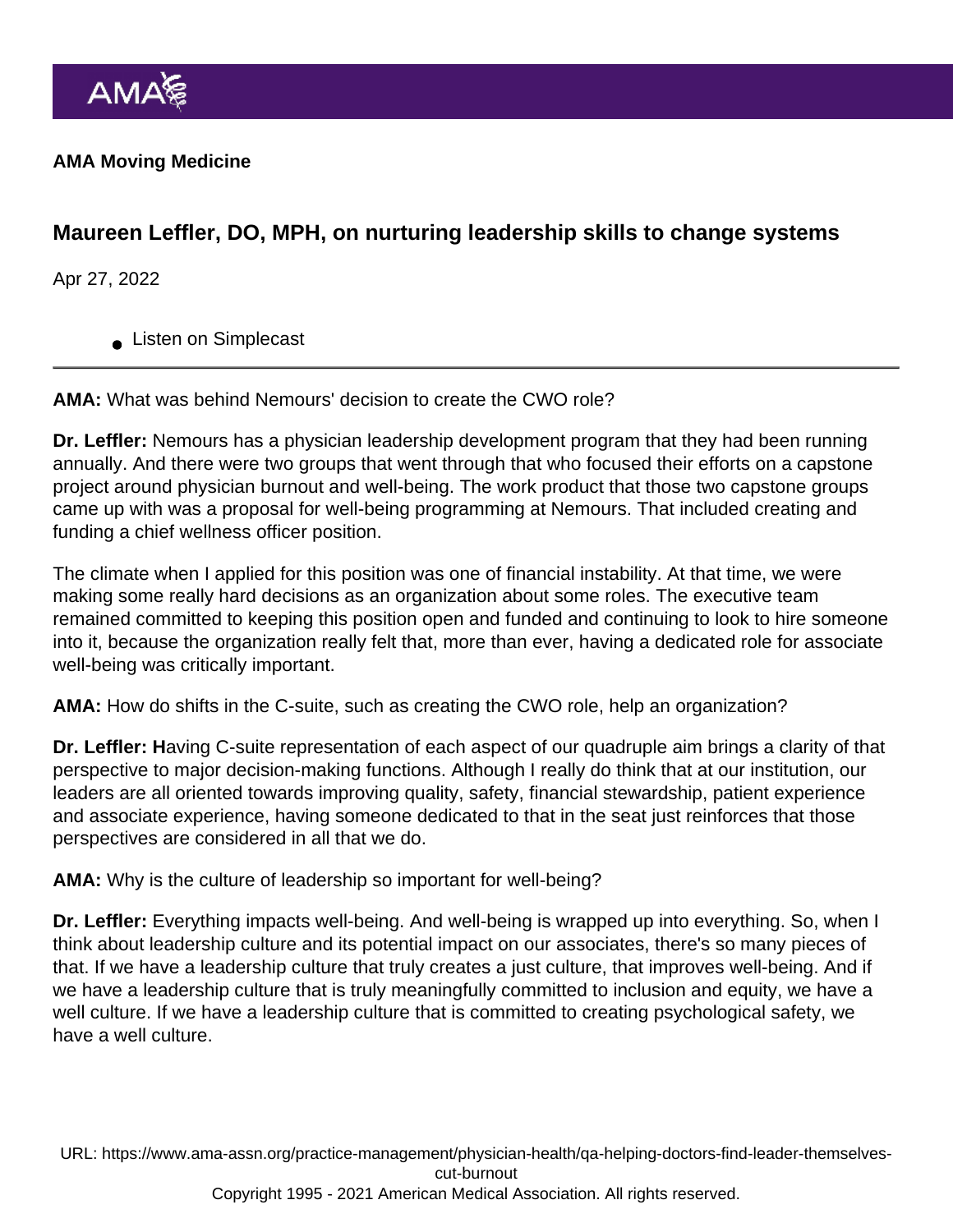We know that leadership characteristics directly impact the likelihood of physicians and clinical care team members to develop burnout, so leaders are really important. They influence so many things in just how they show up. We can't achieve these important aims in medicine, inclusion, equity, a just culture, and really promote well-being and thriving in medicine without leadership that's committed to those values.

AMA: How can a physician find the leader within themselves, and how can it reduce burnout?

Dr. Leffler: When I was chief resident, I started doing work around leadership development for residents, and that really evolved into doing that work for chief residents, fellows and residents. I've done that with the Accreditation Council for Graduate Medical Education, on my own and with Nemours and other health care organizations.

As I was doing that work, I did it because I loved it. When I experienced that kind of training as a resident, I was so excited by it. I thought: These are really important skills and tools. And I think that they are really what I need to know to round myself out as a physician. I have the didactic knowledge, but these behaviors, these ways of seeing a system, these ways of managing conflict, of dealing with feedback, are going to make me the best version of myself that I can be at work and at home, and they're going to help me sustain myself.]

I really believed that that type of work … and learning for people gives us the tools that we need to change our system, influence others, and build a career that is meaningful and sustainable. So how do you find a leader within yourself? Everybody has that person in them.

One of my favorite things about the leadership development experiences that I've had—and that I've been fortunate enough to work with others in providing for trainees—is that these skills are learnable. We can learn behaviors and behavioral modification to really be effective as leaders. And that can be a big "L" or a little "l" leader—you don't need to have a formal leadership role to lead.

To lead in culture shifts … it takes some time to think about who you are, develop your selfawareness, and to learn some skills to moderate all those great things about yourself and things that need some work.

AMA: What changes have been made to help physicians have more face time with patients?

Dr. Leffler: I can think of two examples in our system where we've had changes in administrative tasks around documentation. One was for our residents. Pre-pandemic, we initiated a regular cadence meeting with our residents. It was really similar to the "[Getting Rid of Stupid Stuff"](https://www.ama-assn.org/practice-management/physician-health/5-steps-physicians-can-take-get-rid-stupid-stuff) program that the AMA sponsors.

URL: [https://www.ama-assn.org/practice-management/physician-health/qa-helping-doctors-find-leader-themselves](https://www.ama-assn.org/practice-management/physician-health/qa-helping-doctors-find-leader-themselves-cut-burnout)[cut-burnout](https://www.ama-assn.org/practice-management/physician-health/qa-helping-doctors-find-leader-themselves-cut-burnout)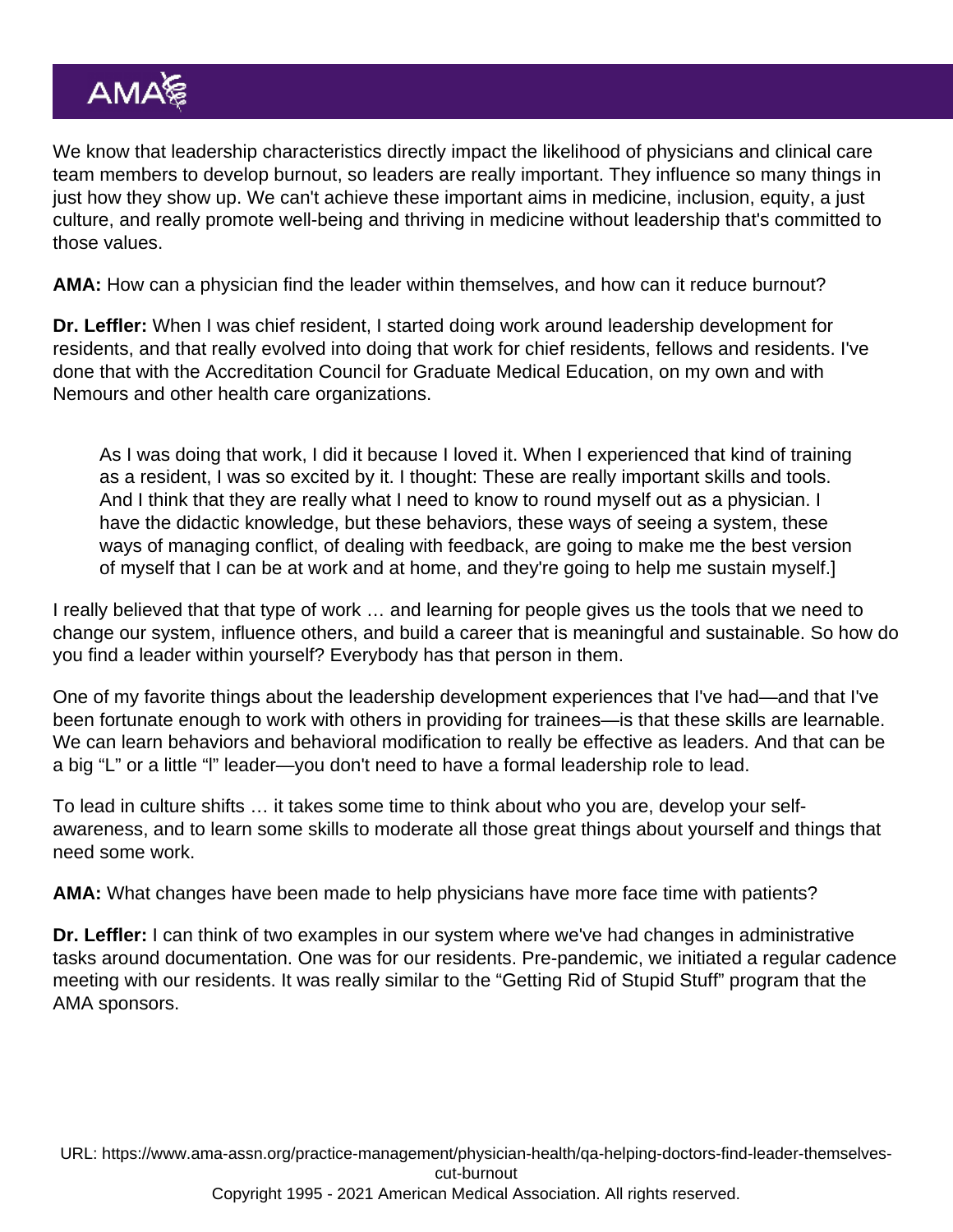In week one, we would meet with them briefly and hand them a notebook and say, "Hey, write down all the things that are annoying during the day, the things that get in your way, the things that are inefficient, the things that are taking you away from the bedside," after having introduced them to this notion of well-being as a systems challenge and the drivers of burnout. Off they would go to their rotations, their clinics. They would do their thing as residents for two weeks. And then we would come back, and we would spend an hour during their noon lecture facilitating a conversational process that gave every resident the opportunity to interview each other about the things that came up. And then form small working groups around common themes, and then really bring to the surface five or six of the most-cited systems drivers of burnout that they experienced in those two weeks as residents at Nemours.

The chief residents who were present for that, facilitated conversation around the drivers of burnout. We would make a list of the things that they could act on. The chiefs would take it, they would change what they could, and they would report back in a weekly email to the residents what changes had been made based on what they heard. There were a few that were really great and that got acted on. One of them was an unnecessary documentation step in an intensive care unit that didn't add to patient care, didn't add to learning. It was a senior resident note that was redundant, and they were able to not just change it, but eliminate it. That increased the amount of time those senior residents had for teaching and direct patient care.

Another example was we had a slight policy change at the hospital around chart closures and really shortening the time period within which our physicians were expected to get charts closed. When that came out, the well-being team tried to offer resources to physicians who we knew maybe struggled with chart closure or were going to have a harder time hitting that new mark. In doing so, we met with a lot of docs and heard about what their limitations were, their challenges. We learned that there were many misinterpretations of who could actually document in a chart and who could write in what part of a medical record. These conversations led us to create a new policy at Nemours around documentation assistance.

That freed people up to rethink who is writing in their charts and what part of the chart is being done by different parts of the care team member. We helped some of those physicians meet that new goal of a more rapid chart closure with some help from others that hopefully would free them up to do the other things they want to do, which is take care of patients, research and teach.

AMA: Are there other initiatives you have implemented to reduce burnout and improve well-being?

Dr. Leffler: One thing I'm particularly excited about is a group that we call the Well-being Coalition. It is made up of well-being liaisons, which are 60 associates—clinical and nonclinical—from all across the organization. They were nominated by their managers as individuals who are interested in wellbeing. Not the super helpers, not the people who are already involved in everything, but people who would be likely to take action, to listen to their teammates, identify problems, take action, all of them.

URL: [https://www.ama-assn.org/practice-management/physician-health/qa-helping-doctors-find-leader-themselves](https://www.ama-assn.org/practice-management/physician-health/qa-helping-doctors-find-leader-themselves-cut-burnout)[cut-burnout](https://www.ama-assn.org/practice-management/physician-health/qa-helping-doctors-find-leader-themselves-cut-burnout)